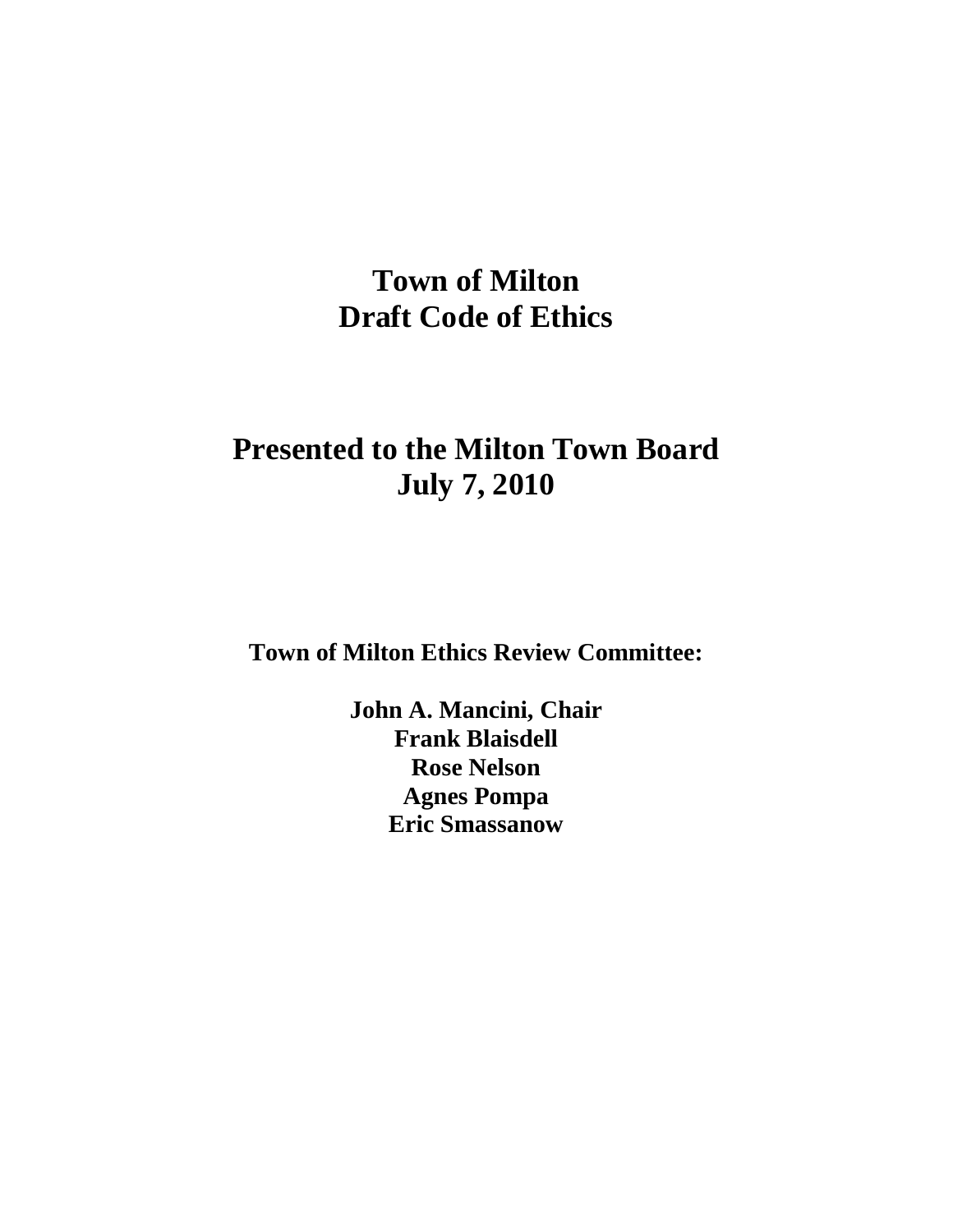#### **TOWN OF MILTON CODE OF ETHICS**

#### **SECTION 1. TITLE.**

This Local Law shall be known as the "Code of Ethics of the Town of Milton"

#### **SECTION 2. PURPOSES AND APPLICABILITY.**

#### **A. Purposes:**

The proper operation of a town government requires that its officers and employees be independent, impartial, and accountable to the people: that government decisions and policy be made in the proper channels of the governmental structure; that the public office not be used for personal gain; that the public officers and employees observe in their official acts the highest standards of ethics and discharge faithfully the duties of their public office regardless of personal consideration. All officers and employees shall conduct themselves in a professional and respectable manner towards the public and one another. Realizing what is legal is not necessarily ethical; it is the policy of the Town of Milton and the purpose of this chapter to establish standards and guidelines for the ethical conduct of officers and employees. Though assurance of such conduct will continue to rest primarily on personal integrity and community vigilance, the establishment of standards is another step toward providing the highest caliber of public administration for the town and ensuring that government decisions are arrived at impartially and free of conflict of interest; thereby increasing confidence in public officials. It is also the purpose of this chapter to protect officials and employees from unwarranted accusations that impugn their integrity by distinguishing material conflicts of interest from those that are inconsequential, recognizing that for local government to attract and hold competent and professional public servants, public service must not require a complete divesting of all proprietary interests. In recognition of these goals, there is hereby established a code of ethics for all officers and employees of the Town of Milton. In the event of any conflict or inconsistency between the provisions of this code and the provisions of Article 18 of the General Municipal Law, this code shall prevail, except that nothing in this code shall authorize conduct otherwise prohibited by Article 18 of the General Municipal Law.

#### **B. Applicability.**

This Code of Ethics is enacted pursuant to §806 of the General Municipal Law and §10 of the Municipal Home Rule Law. Officers and employees of the town must comply with the provisions of the Code of Ethics, as well as the conflict of interest standards prescribed by Article 18 of the General Municipal Law. This Code of Ethics is in addition to the standards contained in Article 18, and is not intended to authorize any conduct prohibited by Article 18 of the General Municipal Law.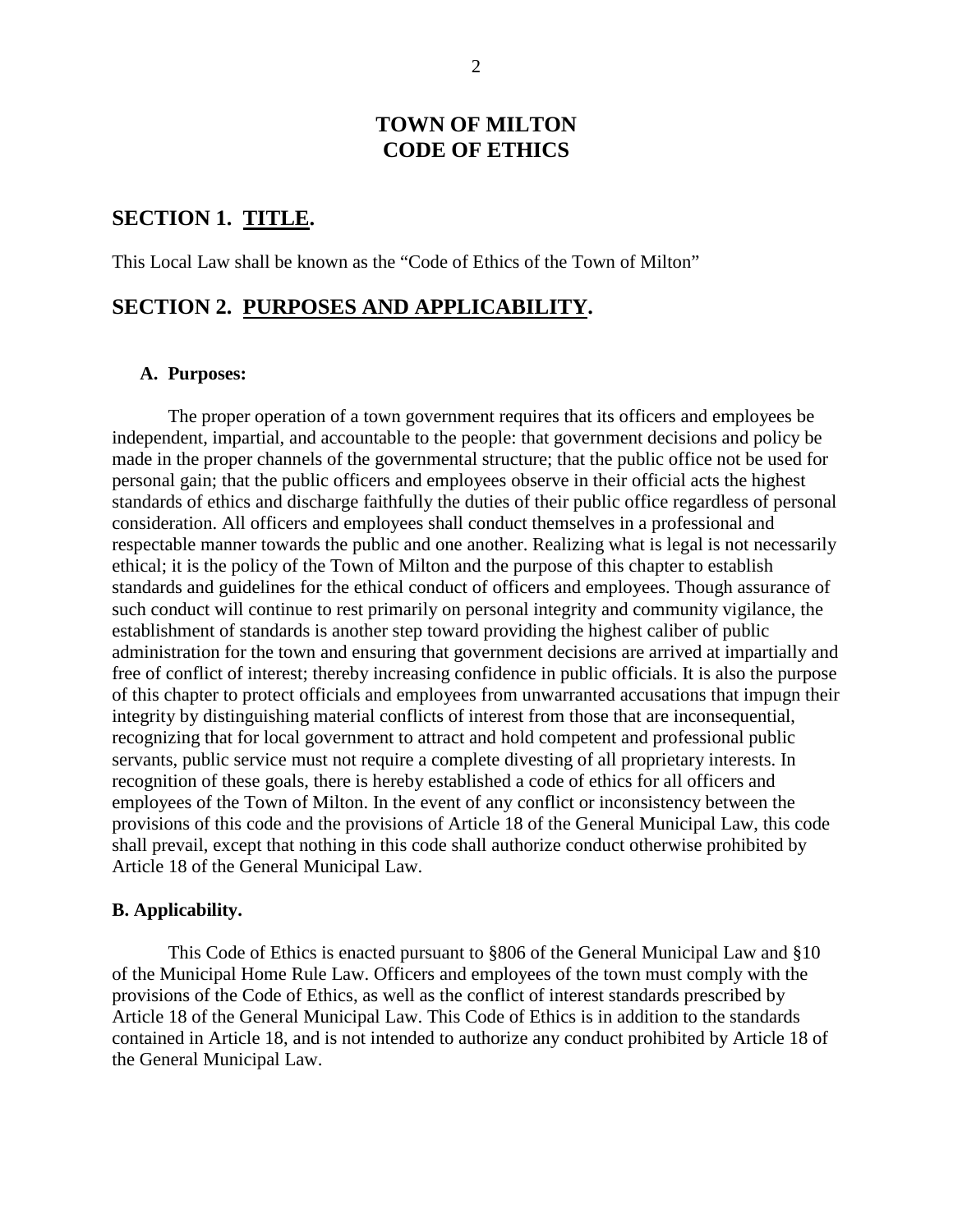### **SECTION 3. DEFINITIONS.**

(a) "Employee" means any person that receives a salary or wage from the Town of Milton.

(b) "Family member" means a parent, step-parent, sibling, step-sibling, spouse, child, stepchild, grandparent, household member, or domestic partner of a municipal officer or employee, and individuals having any of these relationships to the spouse of the officer or employee.

(c) "Interest" means a direct or indirect monetary, financial or material benefit, but does not include any benefit arising from the provision or receipt of any services generally available to the residents or taxpayers of the municipality or an area of the municipality, or a lawful class of such residents or taxpayers. A municipal officer or employee is deemed to have an interest in any matter involving: (i) any firm, partnership, association of which he or she, his or her spouse, or a member of his or her household, is an owner, partner, member, director, officer or employee, and (ii) any corporation of which any such person is a director, officer or employee, or directly or indirectly owns or controls more than 5% of the corporation's outstanding stock.

(d) "Municipality" means Town of Milton. The word "municipal" refers to the municipality.

(e) "Municipal officer or employee" means an officer or employee of the Town of Milton.

(f) "Officer" means a person serving as a paid or unpaid official of the Town of Milton including, but not limited to, elected officers, members of the municipality's governing board, any of its administrative boards (e.g. planning board, zoning of board of appeals), commissions, committees, agencies, department heads and others who work in a similar like capacity.

### **SECTION 4. ACTING IN THE PUBLIC INTEREST; APPEARANCE OF IMPROPRIETY.**

No municipal officer or employee shall exercise or perform his or her official powers and duties on the basis of family or private business, nor create an appearance of impropriety by giving the impression that he or she will exercise or perform his or her official powers or duties on the basis of any consideration other than the best interests of the municipality.

# **SECTION 5. USE OF POSITION FOR PERSONAL OR PRIVATE GAIN.**

(a) No municipal officer or employee may use his or her position to secure personal or private gain for himself or herself, or for any other person or any organization. Personal or private gain does not include payment, benefit or opportunity that is customarily and legally provided to any of the following groups of people or a lawful class of such groups:

- (1) all municipal officers or employees;
- (2) all residents or taxpayers of the municipality or an area of the municipality; or
- (3) the general public.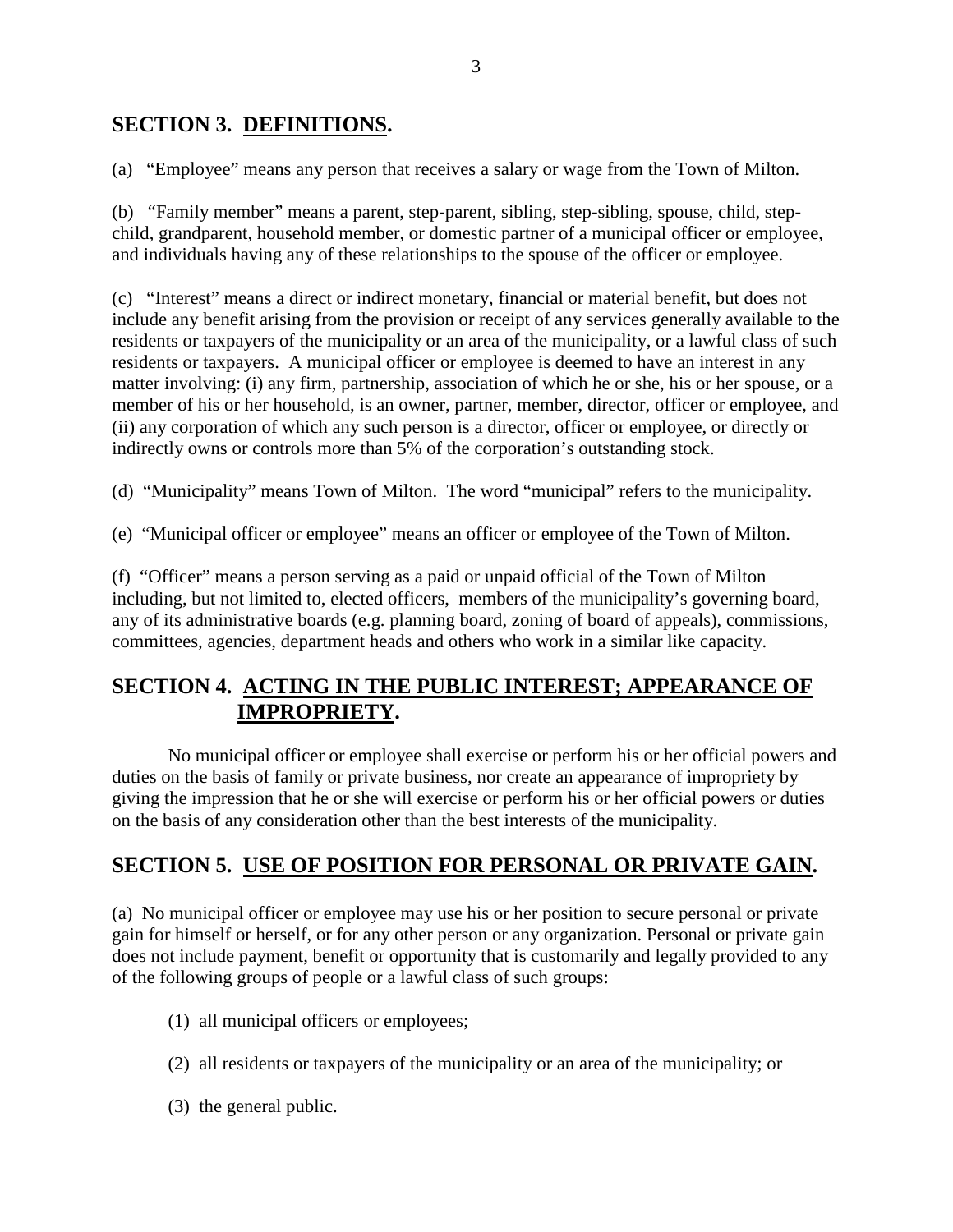(b) No municipal officer or employee shall cause the municipality to expend more money and or town resources than is reasonably necessary for transportation, meals or lodging in connection with official travel.

- (c) This section does not prohibit a municipal officer or employee from:
	- (1) voting to approve the municipality's annual budget;
	- (2) receiving lawful compensation for services as a municipal officer or employee;
	- (3) receiving payment or reimbursement for actual and necessary expenses reasonably incurred in the performance of official duty;
	- (4) receiving payments under a lawful municipal contract;
	- (5) using municipal personnel, vehicles, equipment, materials, supplies or property for any purpose pursuant to law; or
	- (6) performing a ministerial function that does not require the exercise of discretion.

### **SECTION 6. TREATMENT OF THE PUBLIC.**

An officer or employee of the Town of Milton shall treat all members of the public, whether a person, firm or corporation, or other organization without special advantage in carrying out his or her official duties.

# **SECTION 7. DISCLOSURE OF INTEREST IN LEGISLATION AND OTHER MATTERS. (\*)**

(a) Except as otherwise provided by this section, every municipal officer and employee shall disclose the nature of his or her interest that is known or should be known to him or her, or the interest of a family member known or should be known to him or her, in any matter coming before the Town of Milton or any officer, administrative board, commission or other agency of the municipality. This section shall not apply to ministerial matters.

(b) For purposes of this section, a "matter coming before" an officer or employee of the municipality means any decision, issue or question requiring the exercise of discretion by the individual officer or employee. A "matter coming before" the Town of Milton, or any administrative board, commission or other agency of the municipality means a local law, ordinance, resolution, motion or any other decision, issue or question requiring a vote of a body of municipal officers.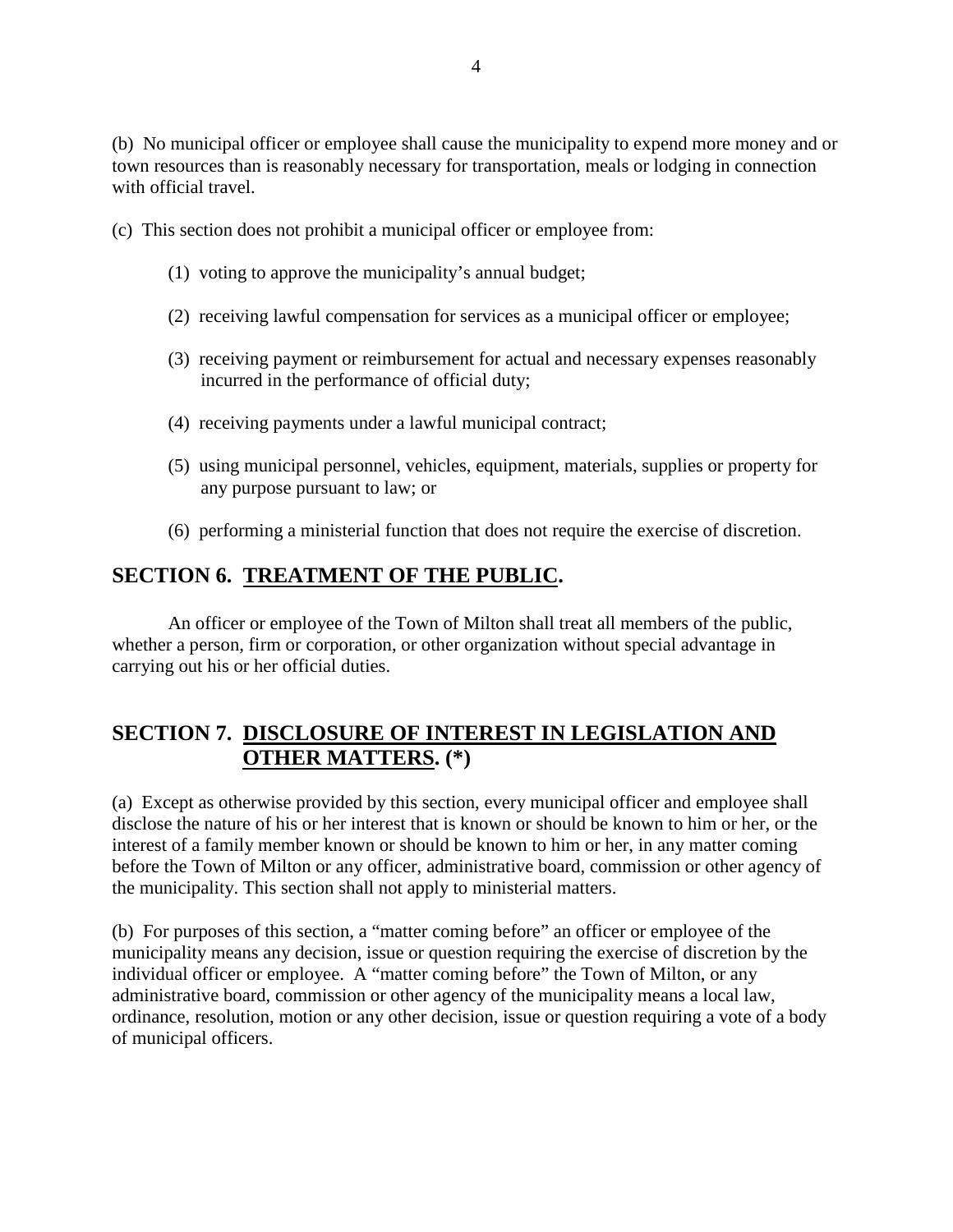(c) The disclosure required by this section shall be made when the municipal officer or employee first acquires knowledge of the interest requiring disclosure. The disclosure shall be made in writing to the town clerk and to the municipal officer or employee, administrative board, commission or other agency having the power or duty to act in relation to the matter in which the municipal officer or employee or family member has the interest.

### **SECTION 8. HOLDING OF INVESTMENTS IN CONFLICT WITH OFFICIAL DUTIES. (\*)**

- (a) No municipal officer or employee may have or acquire the following investments:
	- (1) personal investments that will be directly affected by the exercise or performance of the person's official powers and duties; or

(2) personal investments that would otherwise impair a reasonable person's independence of judgment in the exercise or performance of his or her official powers and duties.

(b) This section does **not** prohibit a municipal officer or employee from acquiring any of the following assets:

- (1) real property located within the municipality;
- (2) The stock of a publicly traded corporation; or
- (3) bonds or notes issued by the municipality and acquired more than one year after the date on which the bonds or notes were originally issued.

# **SECTION 9. PRIVATE EMPLOYMENT IN CONFLICT WITH OFFICIAL DUTIES. (\*)**

(a) No municipal officer or employee may accept employment or engage in any business or professional activity which:

- (1) impairs the person's independence of judgment in the exercise or performance of his or her official powers and duties;
- (2) is likely to require disclosure or use of confidential information gained by reason of serving as a municipal officer or employee; or
- (3) requires representation of a person or organization other than the municipality in connection with litigation, negotiations or any other matter to which the municipality is a party.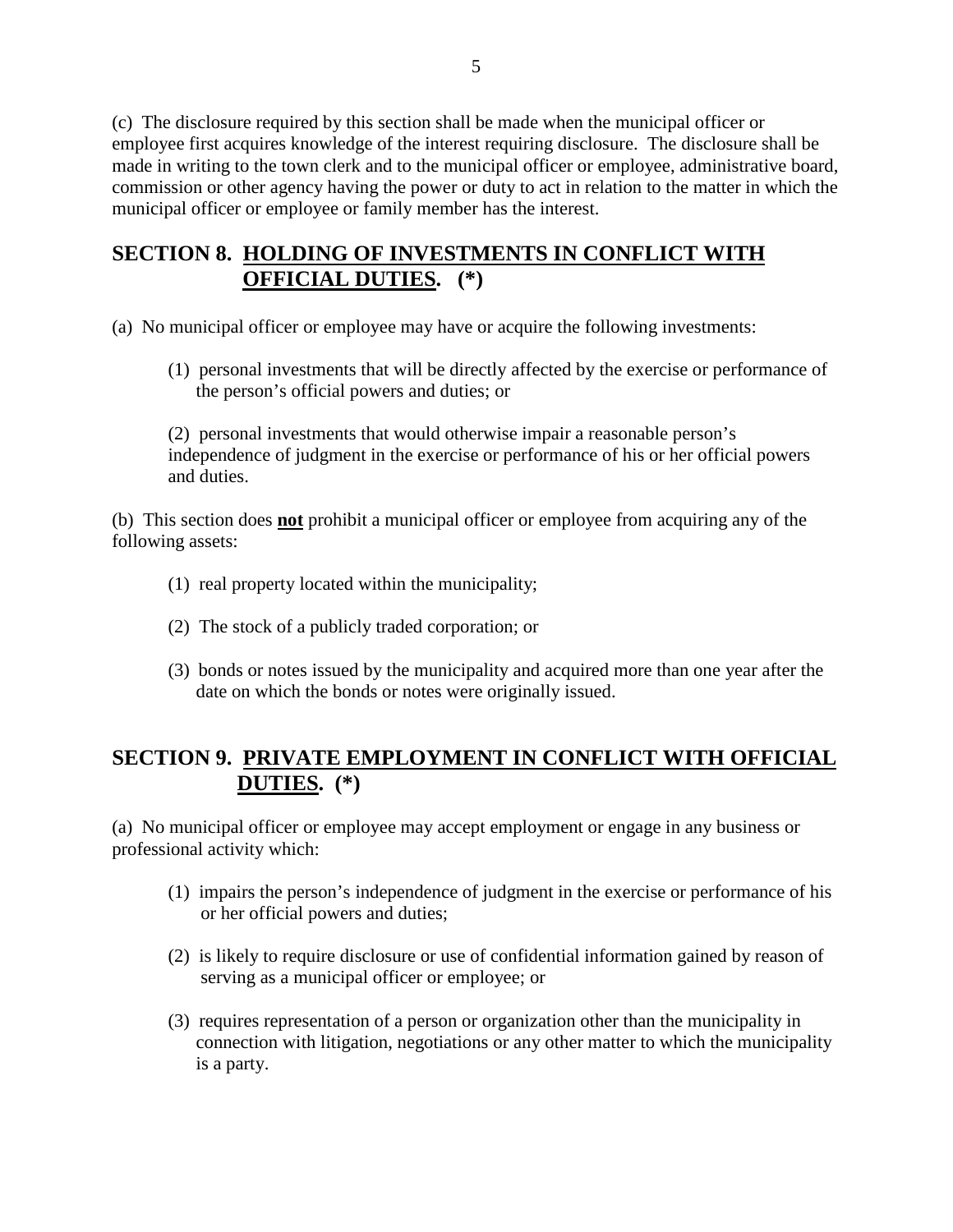- (b) No municipal officer or employee may in a private capacity:
	- (1) represent another person or organization before the Town of Milton, or any officer, administrative board, commission or other agency of the municipality;
- (c) This section does not prohibit a municipal officer or employee from:
	- (1) representing him or herself, or his or her spouse or minor children before the Town of Milton, or any officer, administrative board, commission or other agency of the municipality, in connection with any personal matter that does not arise from or involve a business, commercial or professional activity;
	- (2) asserting a claim against the municipality on his or her own behalf, or on behalf of his or her spouse or minor children in connection with any personal matter that does not arise from or involve a business, commercial or professional activity.

# **SECTION 10. FUTURE EMPLOYMENT. (\*)**

(a) For a period of one (1) year after leaving Town service, a former officer or employee shall not communicate with his or her former municipal agency, except on his or her own behalf, and shall never accept anything of value to work on any particular matter that he or she personally and substantially worked on while in town service.

(b) This section does **not** prohibit a municipal officer or employee from:

- (1) representing him or herself, or his or her spouse or minor children before the Town of Milton, or any officer, administrative board, commission or other agency of the municipality, in connection with any personal matter that does not arise from or involve a business, commercial or professional activity;
- (2) asserting a claim against the municipality on his or her own behalf, or on behalf of his or her spouse or minor children in connection with any personal matter that does not arise from or involve a business, commercial or professional activity.
- (3) This section shall not apply to representation or services before the Town of Milton Justice Courts.

# **SECTION 11. RECUSAL AND ABSTENTION.**

(a) Except as otherwise required by law or as provided by this section, no municipal officer or employee may participate in the discussion or vote on any matter, or exercise or perform any other official powers or duties in connection with any matter, when he or she has an interest in the matter and knows or should know that a family member has an interest in the matter.

(b) In the event that subdivision (a) of this section prohibits a municipal officer or employee from exercising or performing his or her official powers or duties: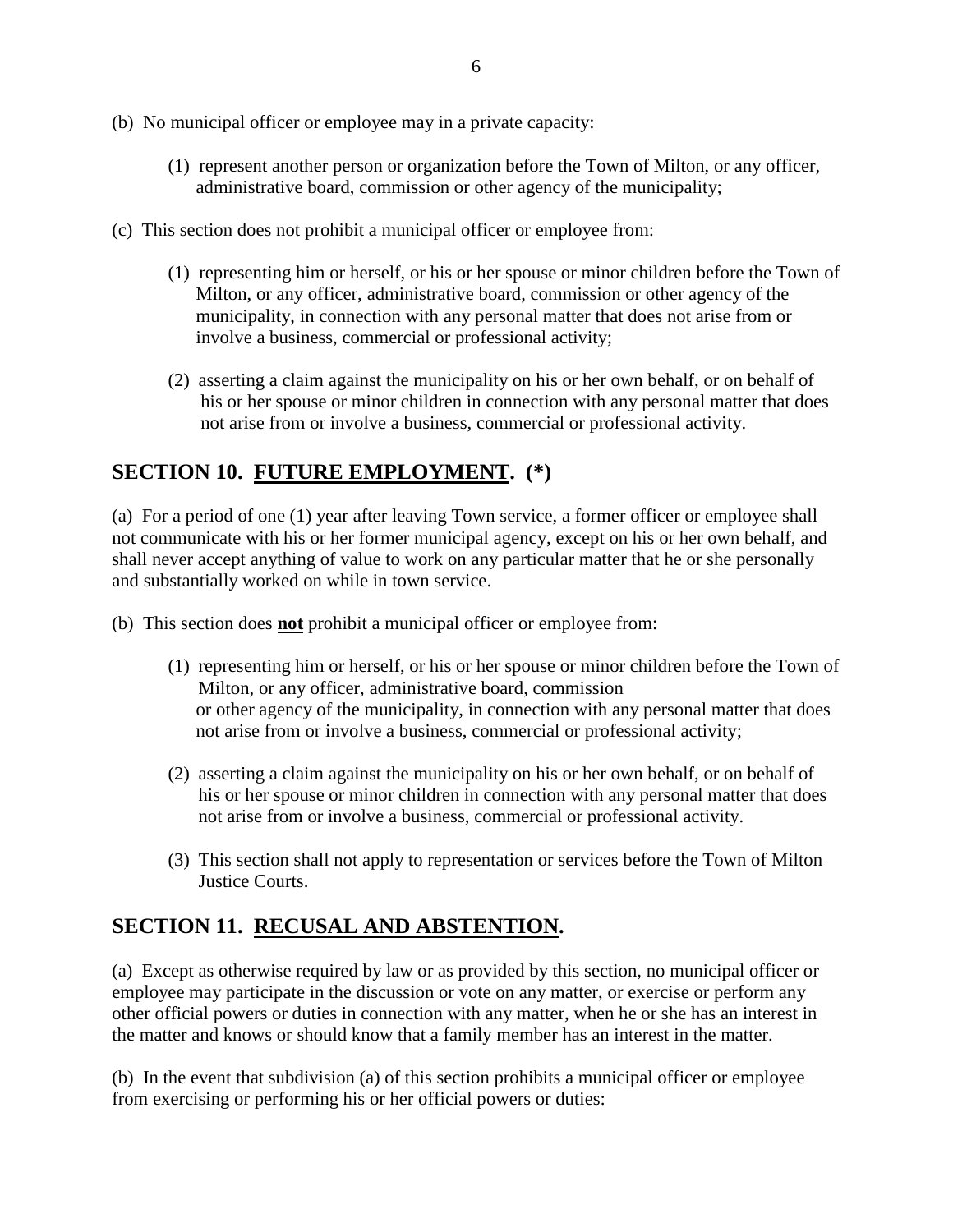- (1) if the person is an officer serving as a member of a body of municipal officers, the power or duty shall be exercised or performed by the other members of the body who are not prohibited by subdivision (a) from exercising or performing the power or duty;
- (2) if the person is an officer, and does not serve as a member of a body of municipal officers, and has a deputy who is not prohibited by subdivision (a) from exercising or performing the power or duty, the deputy shall exercise or perform the power or duty; or
- (3) if the person is an employee, he or she must refer the matter to his or her immediate supervisor, and the immediate supervisor shall designate another person to exercise or perform the power or duty that is not prohibited from doing so by subdivision (a) of this section.

# **SECTION 12. INTERESTS IN CONTRACTS.**

- (a) No municipal officer or employee may have an interest in a contract that is prohibited by §801 of the General Municipal Law.
- (b) Every municipal officer and employee shall disclose interests in contracts with the municipality at the time and in the manner required by §803 of the General Municipal Law.

# **SECTION 13. USE OF MUNICIPAL PROPERTY.**

No officer or employee of the Town of Milton may request or permit the use of town-owned vehicles, equipment, materials, resources or property for a non-Town purpose, except when such use:

- 1. Is available to the public generally and on the same terms as a member of the public, or
- 2. Is provided as written town policy for the use of the officer or employee in the conduct of official duties.

# **SECTION 14. NEPOTISM.**

(a) No municipal officer or employee may participate in any decision whether to appoint, hire, promote, discipline or discharge a family member from any position at, for or within the Town of Milton or an administrative board, commission or other agency of the municipality.

(b) No municipal officer or employee may directly supervise a family member in the performance of the family member's official powers or duties.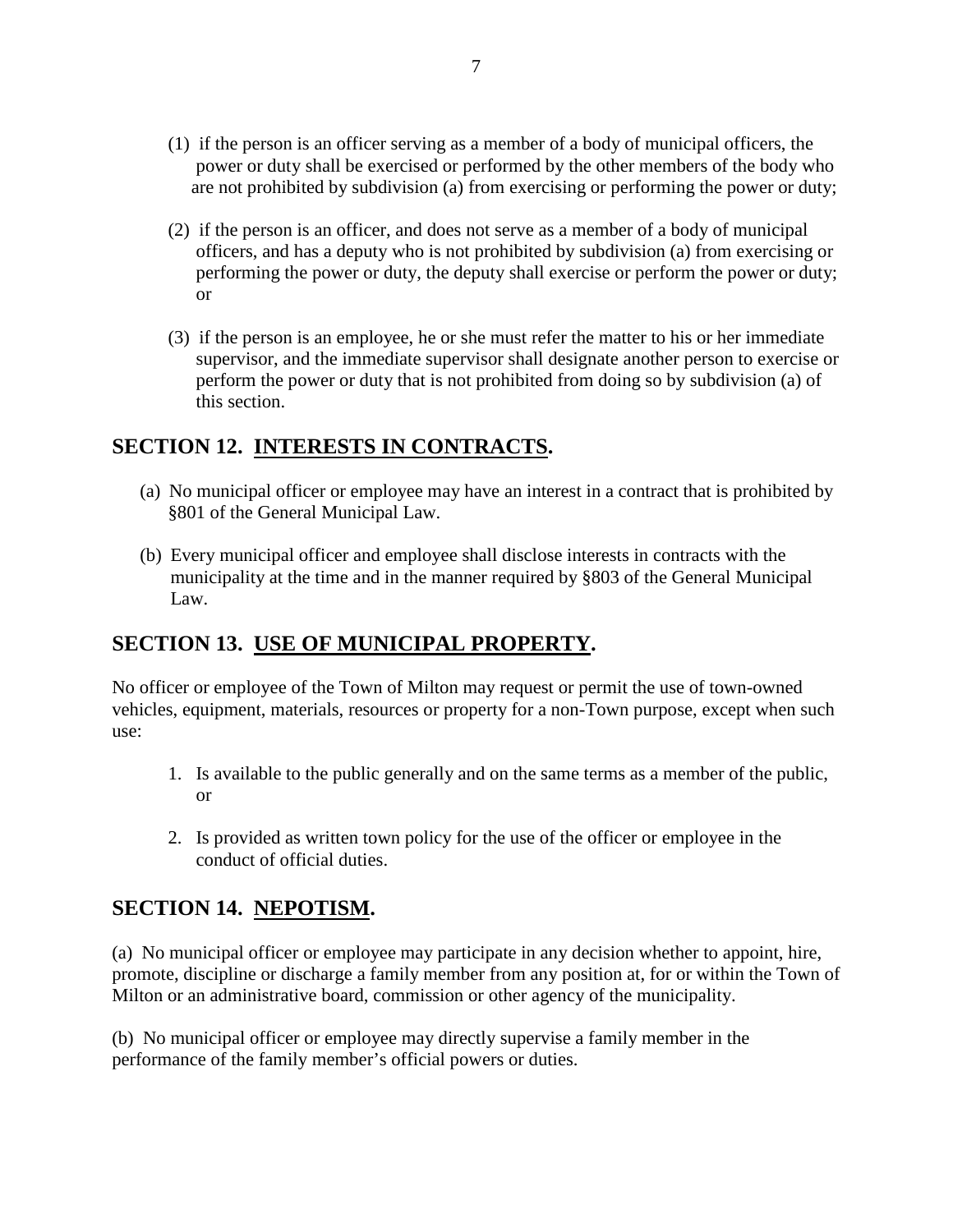### **SECTION 15. POLITICAL SOLICITATIONS.**

(a) No municipal officer or employee shall directly or indirectly use his or her official authority to compel or induce another municipal officer or employee to make or promise to make any political contribution, whether by gift of money, service or other thing of value.

- (b) No municipal officer or employee may act or decline to act in relation to appointing, hiring or promoting, discharging, disciplining, or in any manner changing the official rank, status or compensation of any municipal officer or employee, or an applicant for a position as a municipal officer or employee, on the basis of the giving or withholding or neglecting to make any contribution of money or service or any other valuable thing for any political purpose.
- (c) No employee shall engage in political campaign activities during their official Town of Milton work day.
- (d) No Town officer or employee shall use town resources for any political campaign or political activities.
- (e) No Town officer or employee shall hold any office in a political party or political organization
- (f) No Town officers or Town employees shall serve as a committeeperson of any political party or political organization.
- (g) Nothing contained herein shall prevent those Town officers and Town employees who, as of the effective date of this Code of Ethics, currently serve as Committeepersons, or who currently hold an office in a political party or political organization, from continuing to do so. Those people shall be grandfathered in and allowed to remain in their current positions. However, they shall be prohibited from seeking additional or different political positions in the future.

# **SECTION 16. CONFIDENTIAL INFORMATION.**

No Town officer or employee or former municipal officer or employee who acquires confidential information in the course of exercising or performing his or her official powers or duties may disclose or use such information unless the disclosure or use is required or allowed by law or in the course of exercising or performing his or her official powers and duties.

# **SECTION 17. GIFTS.**

(a) **Soliciting Gifts.** No municipal officer or employee may directly or indirectly solicit any gift from any person, firm or organization in which the officer or employee who knows or should know that they have a matter pending before the Town or has had a matter pending before the Town during the previous twelve months or is likely to have a matter pending before the Town during the following twelve month period. This shall not apply to ministerial matters.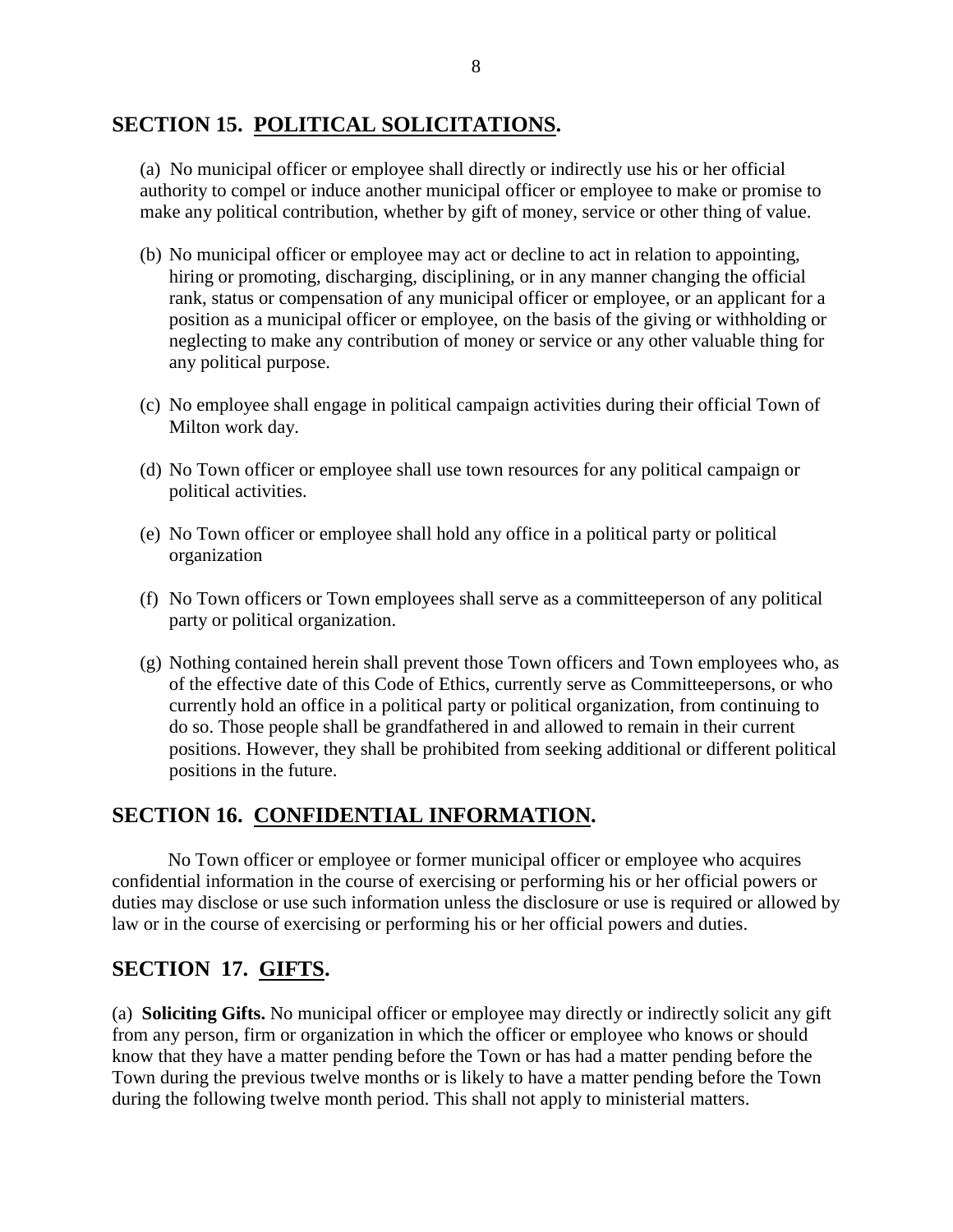- (b) **Per Gift.** No municipal officer or employee may accept or receive any gift, or multiple gifts from the same donor within a continuous twelve (12) month period valued at seventy-five (\$75.00) or more when:
	- (1) it appears that the gift is intended to influence the officer or employee in the exercise or performance of his or her official powers or duties;
	- (2) the gift could reasonably be expected to influence the officer or employee in the exercise or performance of his or her official powers or duties; or
	- (3) the gift is intended as a reward for any official action on the part of the officer or employee.

(c) **Per Year.** The value of the sum of all gifts accepted by an officer of employee of the municipality during any continuous twelve (12) month period may not exceed seventy-five (\$75.00).

(d) For purposes of this section, a "gift" includes anything of value, whether in the form of money, service, loan, travel, entertainment, hospitality, thing or promise, or in any other form. The value of a gift is the gift's fair market value, determined by the retail cost of the item or a comparable item. The fair market value of a ticket entitling the holder to food, refreshments, entertainment, or any other benefit is the face value of the ticket, or the actual cost to the donor, whichever is greater. Determination of whether multiple gifts from a single donor exceed seventy-five dollars (\$75.00) must be made by adding together the value of all gifts received from the donor by an officer or employee during the calendar year preceding the receipt of the most recent gift. A gift does not include a lawful campaign contribution.

(e) (1) A gift from a person or organization that seeks to contract with the municipality is presumed to be a gift that is intended to influence an officer or employee in the exercise or performance of his or her official powers or duties.

 (2) A gift from a person or organization that has a contract with the municipality, or has had a contract with the municipality during the preceding twelve months, is presumed to be a gift intended as a reward for official action.

(f) This section does not prohibit:

(1) gifts made to the municipality;

(2) gifts from a person with a family or personal relationship with the officer or employee when the circumstances make it clear that it is that personal relationship, rather than the recipient's status as a municipal officer or employee, that is the primary motivating factor for the gift;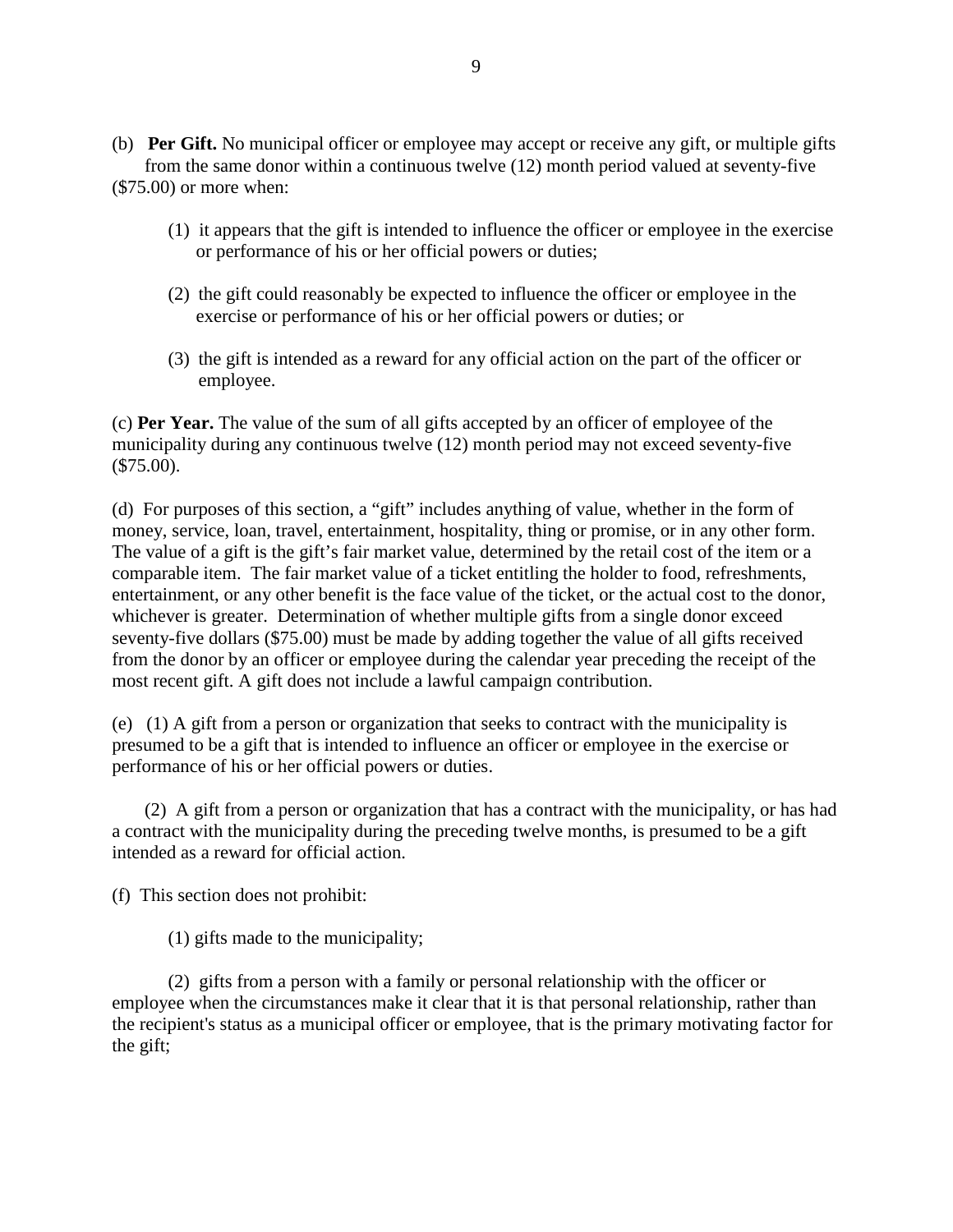(3) gifts which are de minimis, reasonable and customary, given on special occasions, such as marriage, illness, or retirement;

- (4) unsolicited advertising or promotional material of little intrinsic value, such as pens, pencils, note pads, and calendars; or
- (5) awards and plaques having no re-sale value which are publicly presented in recognition of service as a municipal officer or employee, or other service to the community.

# **SECTION 18. ANNUAL FINANCIAL DISCLOSURE.**

- (a) All Town of Milton Officials and each member of the Town Ethics Board shall file with the Town Clerk a financial disclosure statement within 30 days after taking office and no later than April  $30<sup>th</sup>$  of each year thereafter.
- (b) Matters to be disclosed on the financial disclosure form:
	- (1) The official's home address, and the location of any real property within the town in which the town official or spouse has an ownership or other financial interest.
	- (2) The name of any partnership, unincorporated association or other unincorporated business of which the town official or spouse is an officer, employee or partner or in which the town official or spouse has a proprietary interest and the officer, employee or spouse's position, if any, with the partnership, association or business, if any such entity has engaged within the past twelve (12) months or which is anticipated to have any business dealings with the town.
	- (3) The name of any corporation of which the town official or spouse is an officer or director or employee or of which he or she or his or her spouse or of which the town official or spouse legally or beneficially owns or controls more than 5% of the outstanding stock, and any such entity that he or she has engaged within the past twelve (12) months or which he or she is anticipated to have any business dealings with the town, and the town official's and spouse's position, if any, with the corporation.
	- (4) The name of any persons from whom the town official or his or her spouse has derived income in excess of \$10,000 whereby such income was derived from a business dealing with the Town of Milton.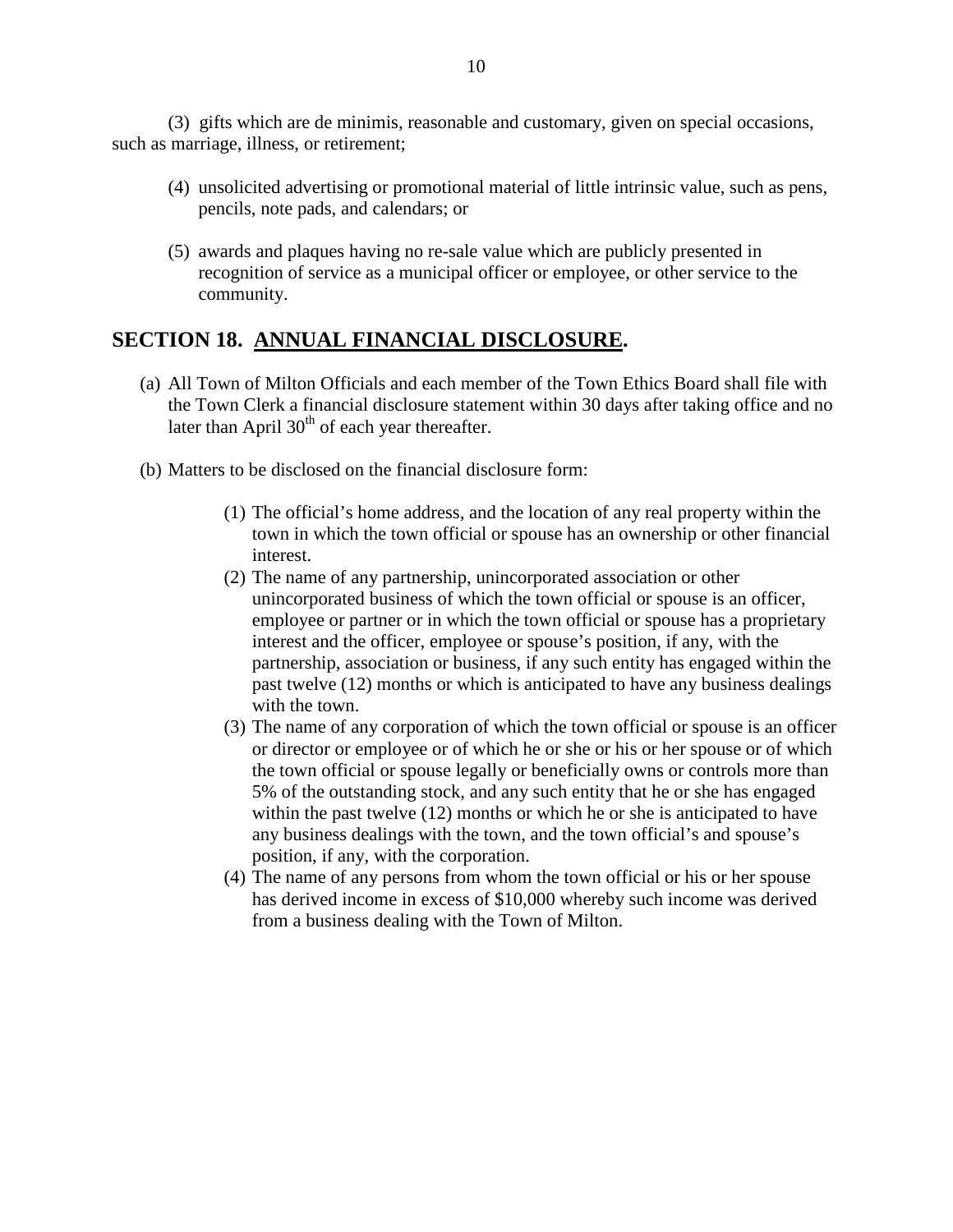#### **SECTION 19. BOARD OF ETHICS.**

#### (a) **Membership**.

- (1) The Board of Ethics shall consist of five (5) members appointed and approved by a minimum of four members of the Town Board.
- (2) There shall be five (5) members of the Ethics Board with the initial Board having three (3) members serving three (3) year terms and two (2) members serving two  $(2)$  year terms.
- (3) The Board of Ethics in existence at the time of the enactment of this section shall be dissolved.

#### (b) **Qualification of Board Members**

- (1) All members of the Board of Ethics must be residents of the municipality.
- (2) The members of the Board of Ethics should be qualified by temperament and experience to carry out the duties and responsibilities of the Board.
- (3) No member of the Board of Ethics shall be a committee person or hold office in a partisan political organization or hold elective office in the Town of Milton. A Board member may make campaign contributions and vote, but not otherwise participate in any Town of Milton election campaign.
- (4) Not more than three (3) members of the Board of Ethics may be members of the same political party.
- (5) No officer or employee of the Town of Milton is eligible to serve on the Board of Ethics.

#### (c) **Compensation**

(1) Members of the Board of Ethics shall serve without compensation, but may be reimbursed for reasonable and necessary expenses, as approved by the Town Board.

#### (d) **Powers and Duties of the Board of Ethics**

(1) The Board of Ethics shall select its own Chairperson from within the Board for a one-year term and appoint such staff as necessary to carry out its duties under this chapter and to delegate authority to the Chairperson, if any, to act in the name of Board between meetings of the Board, provided that the delegation is in writing and the specific powers to be delegated are enumerated, and further provided that the Board may not delegate the power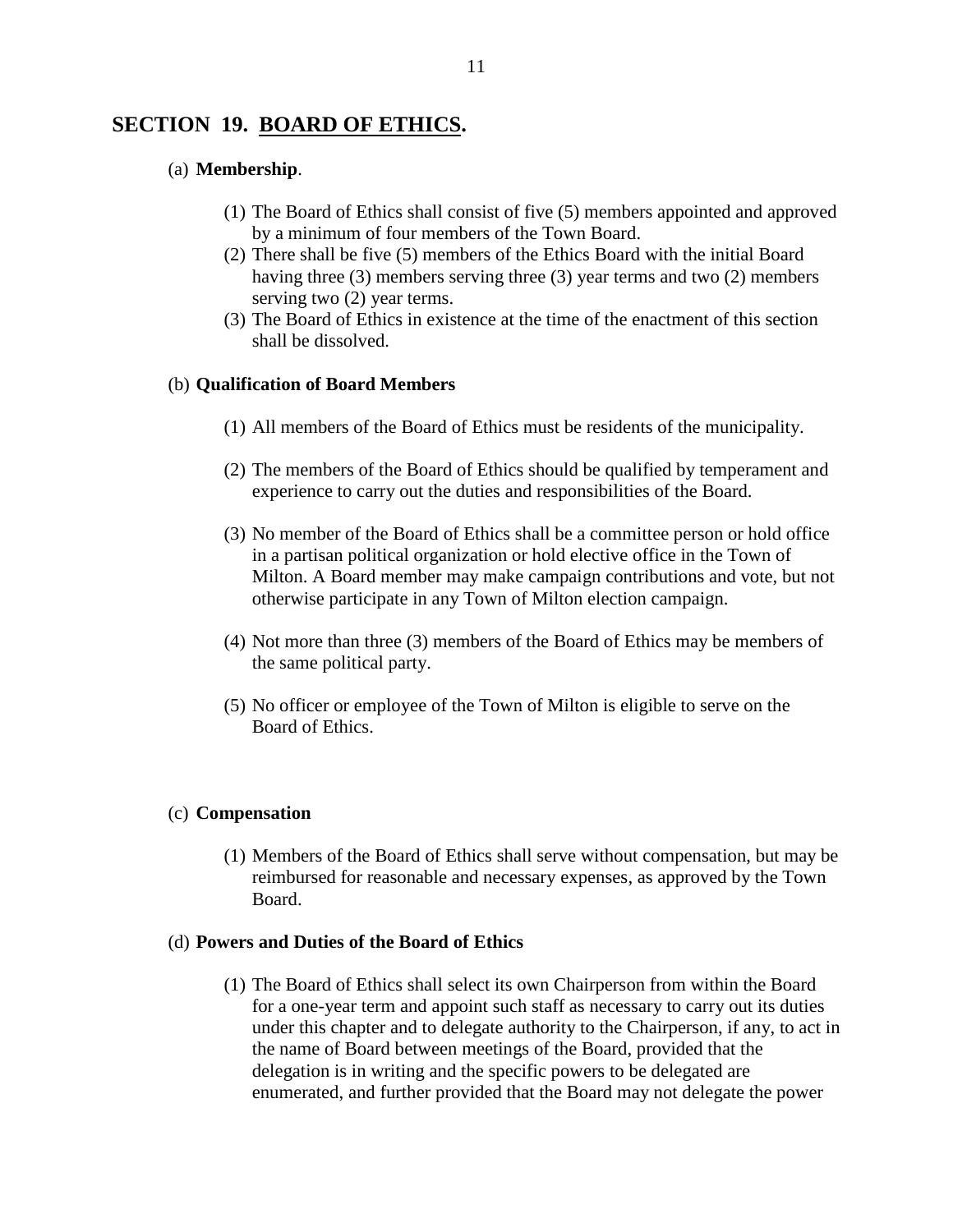to conduct hearings, determine violations, recommend disciplinary action, impose civil fines, refer any matter to a prosecutor or render advisory opinions.

- (2) To prescribe and promulgate rules and regulations governing its own internal organization and procedures in a manner not inconsistent with this section or state or federal law.
- (3) To review lists of municipal officials and disclosure statements pursuant to Section 18 of the Milton Code of Ethics.
- (4) To conduct investigations pursuant to Section 20 of the Milton Code of Ethics.
- (5) To conduct hearings, recommend disciplinary action and initiate appropriate actions and proceeding pursuant to Section 18 and Section 19 of the Milton Code of Ethics.
- (6) To issue advisory opinions pursuant to Section 22 of the Milton Code of Ethics.
- (7) To provide ethics training and education to town officers and employees on the provisions of the Milton Code of Ethics and Article 18 of the General Municipal Law.
- (8) The Ethics Board of the Town of Milton may act only with respect to officers and employees of the municipality and persons having business dealing with the municipality. The termination of a town officer's or employee's term of office or employment with the town shall not affect the jurisdiction of the Town Ethics Board with respect to requirements imposed by this chapter on current and former town officers or employees to the extent permitted by law.
- (9) The Town Ethics Board may refer any matter within its jurisdiction to the County Ethics Board in its discretion.
- (10) A member of the Board of Ethics may be removed from office by a minimum of four votes of the Town Board for failure to fulfill the duties of the office or for violation of this local law. The Town Board must give the Board member written notice and an opportunity to reply.
- (11) The Ethics Board must prepare an annual report to the Town Board on its activities and recommend changes to the Town Ethics Law.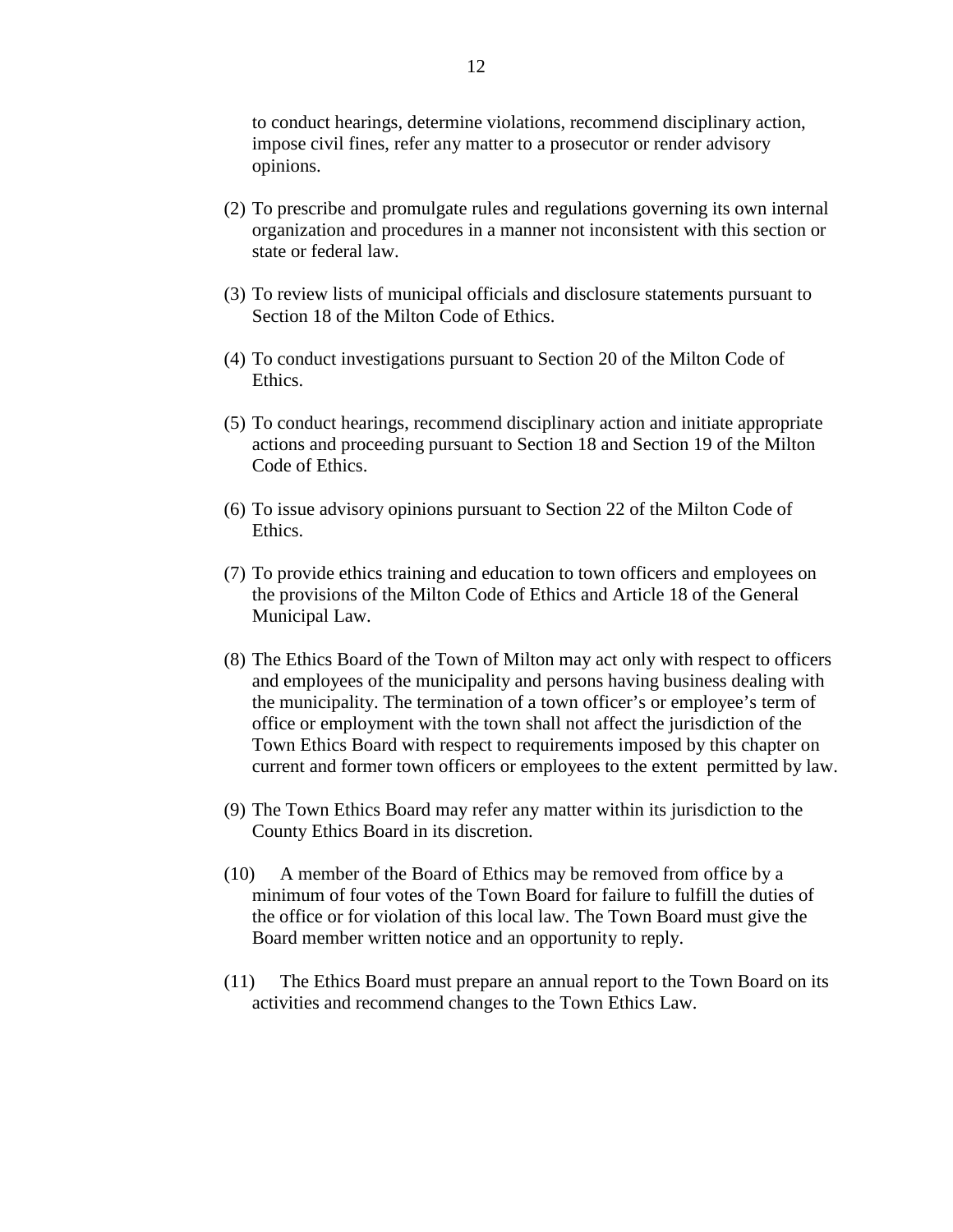### **SECTION 20. COMPLAINTS AND INVESTIGATIONS.**

- (a) Upon receipt of a form duly sworn by the person requesting an investigation of an alleged violation of this chapter or upon the Board determining on its own initiative that a violation of this chapter may exist, the Ethics Board shall have the power and duty to conduct any investigation necessary to carry out the provisions of this section. In conducting any such investigation, the Board may administer oaths or affirmations, subpoena witnesses and compel their attendance and require the production of any books or records which it may deem relevant or material. The form to be utilized in requesting an investigation of an alleged violation of this chapter shall be the form available in the office of the Town Clerk.
- (b) The Town Ethics Board investigation shall be confidential until such time that a final determination of the Town Ethics Board has been made. Thereafter the Town Ethics Board shall state in writing its disposition of every sworn complaint it receives and of every investigation it conducts and shall set forth the reasons for the disposition to the Town Board. Any findings of violations of this chapter or other applicable law shall be served upon the subject of the investigation within seven (7) days of such service of any findings of violations of this chapter and violations shall be made a public record and shall be indexed and maintained on file by the Town Clerk.

# **SECTION 21. ENFORCEMENT.**

- (a) In its discretion and after a hearing in accordance with Article 3 of the State Administrative Procedure Act (SAPA) and subject to Section 75 of the Civil Service Law and any collective bargaining agreements, to the extent practicable, the Town Ethics Board may publicly recommend for action appropriate disciplinary action which may include a written warning, or reprimand, forfeiture of accrued leave with pay, required attendance at Ethics Training Seminars, suspension, or termination of employment to the authority, or person, or body authorized by law to impose such sanctions.
- (b) The Ethics Board shall conduct and complete the hearing with reasonable promptness, and shall not act without notice and opportunity to be heard, and shall observe appropriate due process.

# **SECTION 22. CONFIDENTIAL ETHICS ADVISORY OPINIONS**

The Board of Ethics shall render confidential advisory opinions only to officers and employees of the Town of Milton with respect to Article 18 of the General Municipal Law and this Code of Ethics. Officers and employees of the municipality are encouraged to seek advisory opinions whenever they are uncertain whether their conduct may violate the Code of Ethics.

The Board of Ethics will prepare an advisory opinion, based on a thorough review of the facts and applicable law. The Board's opinion is to be based solely on the facts presented in the request or subsequently submitted in a written signed document. The opinion will be rendered in writing to the requester as expeditiously as is practicable, with special attention to the time requirements of a given case.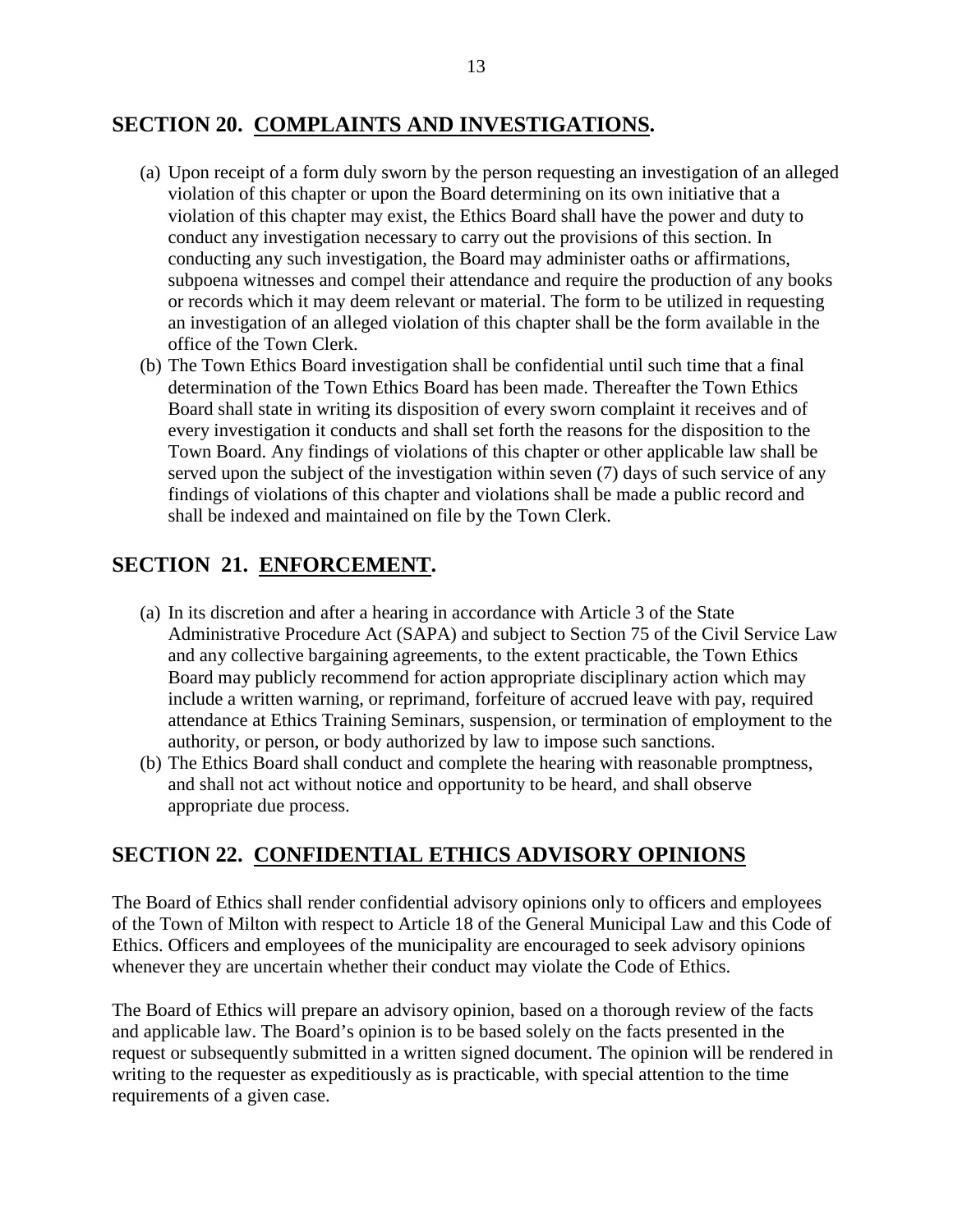An officer or employee of the municipality whose conduct or action is the subject of an advisory opinion will not be subject to penalties or sanctions by virtue of acting, or failing to act, due to a reasonable reliance on the opinion, unless material facts were omitted or misstated in the material submitted by the requester.

The Board of Ethics will maintain a confidential indexed file of all advisory opinions issued by the Board.

# **SECTION 23. POSTING AND DISTRIBUTION.**

(a) The Town of Milton must promptly cause a copy of this code of ethics and a copy of Article 18 sections 800 – 809 of the General Municipal Law, and a copy of any amendment to this code of ethics, to be posted publicly and conspicuously in each building under the municipality's control. The code of ethics must be posted within ten days following the date on which the code takes effect. An amendment to the code of ethics must be posted within ten days following the date on which the amendment takes effect.

(b) The Town of Milton must promptly cause a copy of this code of ethics, including any amendments to the code, to be distributed to every person who is or becomes an officer and employee of the Town of Milton.

(c) Every municipal officer or employee who receives a copy of this code of ethics or an amendment to the code must acknowledge such receipt in writing. Such acknowledgments must be filed with the Town Clerk who must maintain such acknowledgments as a public record.

(d)The failure to post this code of ethics or an amendment to the code does not affect either the applicability or enforceability of the code or the amendment. The failure of a municipal officer or employee to receive a copy of this code of ethics or an amendment to the code, or to acknowledge receipt thereof in writing, does not affect either the applicability or enforceability of the code or amendment to the code.

# **SECTION 24. BIENNIAL ETHICS TRAINING.**

All officers and employees of the Town of Milton and members of the Town of Milton Ethics Board must complete an ethics training seminar on a biennial basis. Ethics training will be provided at the direction of the Town Board, in conjunction with the Town Ethics Board. Ethics training will be provided by qualified professionals proficient in Municipal Ethics, and will be designed to keep recipients knowledgeable of current standards and issues in Municipal Ethics. The training seminar will be made available each year. Scheduling and records documenting compliance with this section will be performed and maintained by the Town Clerk.